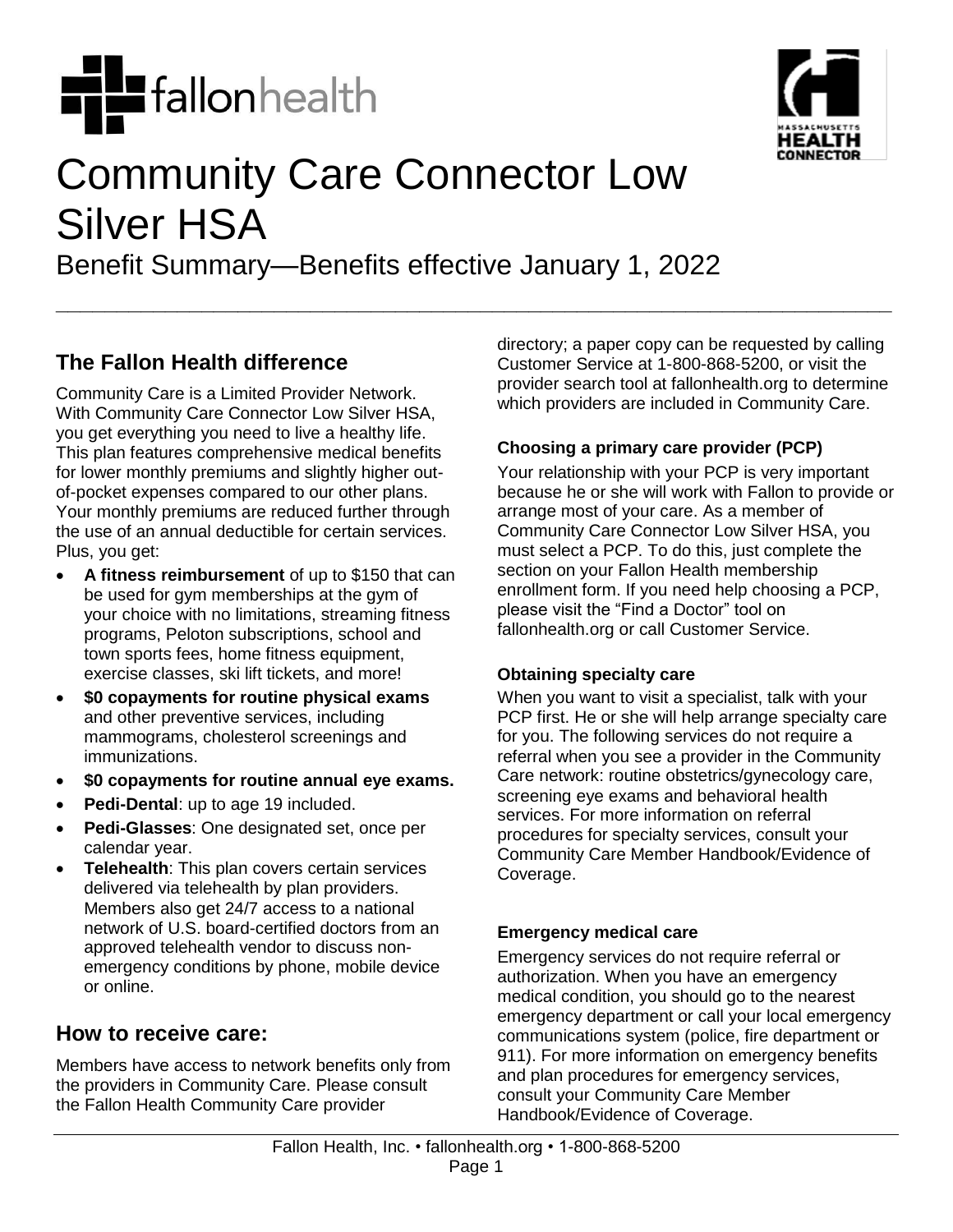| <b>Plan specifics</b>                                                                                                                                                                                                                                                                         |                                       |
|-----------------------------------------------------------------------------------------------------------------------------------------------------------------------------------------------------------------------------------------------------------------------------------------------|---------------------------------------|
| <b>Benefit period</b>                                                                                                                                                                                                                                                                         |                                       |
| The benefit period, sometimes referred to as a "benefit year," is the 12-month span<br>of plan coverage, and the time during which the deductible, out-of-pocket maximum<br>and specific benefit maximums accumulate.                                                                         | Varies by account                     |
| <b>Deductible</b>                                                                                                                                                                                                                                                                             |                                       |
| A deductible is the amount of allowed charges you pay per benefit period before<br>payment is made by the plan for certain covered services. The amount that is put<br>toward your deductible is calculated based on the allowed charge or the provider's<br>actual charge-whichever is less. | \$2,000 individual<br>\$4,000 family  |
| <b>Embedded deductible</b>                                                                                                                                                                                                                                                                    |                                       |
| Please note that once any one member in a family accumulates \$2,800 of services<br>that are subject to the family deductible, that individual member's deductible is<br>considered met, and that family member will receive benefits for covered services<br>less any applicable copayments. | \$2,800                               |
| Deductible carryover                                                                                                                                                                                                                                                                          |                                       |
| Any deductible amount that is incurred by the member for services rendered during<br>the last three months of the benefit period will be applied toward the deductible for<br>the next benefit period. Deductible amounts are incurred as of the date of the<br>service.                      | Excluded                              |
| Out-of-pocket maximum                                                                                                                                                                                                                                                                         |                                       |
| The out-of-pocket maximum is the total amount of deductible, coinsurance and<br>copayments you are responsible for in a benefit period. The out-of-pocket<br>maximum does not include your premium charge or any amounts you pay for<br>services that are not covered by the plan.            | \$7,050 individual<br>\$14,100 family |
| <b>Benefits</b>                                                                                                                                                                                                                                                                               | <b>Your cost</b>                      |
| <b>Office</b>                                                                                                                                                                                                                                                                                 |                                       |
| Routine physical exams (according to MHQP* preventive guidelines)                                                                                                                                                                                                                             | \$0                                   |
| Primary care visits to treat an injury or illness (in-person or by telehealth)<br>(If you choose to get these services by telehealth, you must use a plan provider who offers<br>the service by telehealth.                                                                                   | \$30 per visit<br>after deductible    |
| Specialist visits (in-person or by telehealth)<br>(If you choose to get these services by telehealth, you must use a plan provider who offers<br>the service by telehealth.)                                                                                                                  | \$60 per visit<br>after deductible    |
| Urgent care (limited service clinics, e.g., Minute Clinic)                                                                                                                                                                                                                                    | \$60 per visit<br>after deductible    |
| Routine eye exams (one every 12 months)                                                                                                                                                                                                                                                       | \$0                                   |
| Telehealth visits for non-emergency conditions by an approved telehealth<br>vendor<br>(For more information on covered telehealth services, consult your Community Care Member<br>Handbook/Evidence of Coverage)                                                                              | \$30 copayment<br>after deductible    |
| Short-term rehabilitative services (physical and occupational therapy, limited<br>to 60 visits combined per benefit period)                                                                                                                                                                   | \$60 per visit<br>after deductible    |

Fallon Health, Inc. • fallonhealth.org • 1-800-868-5200 Page 2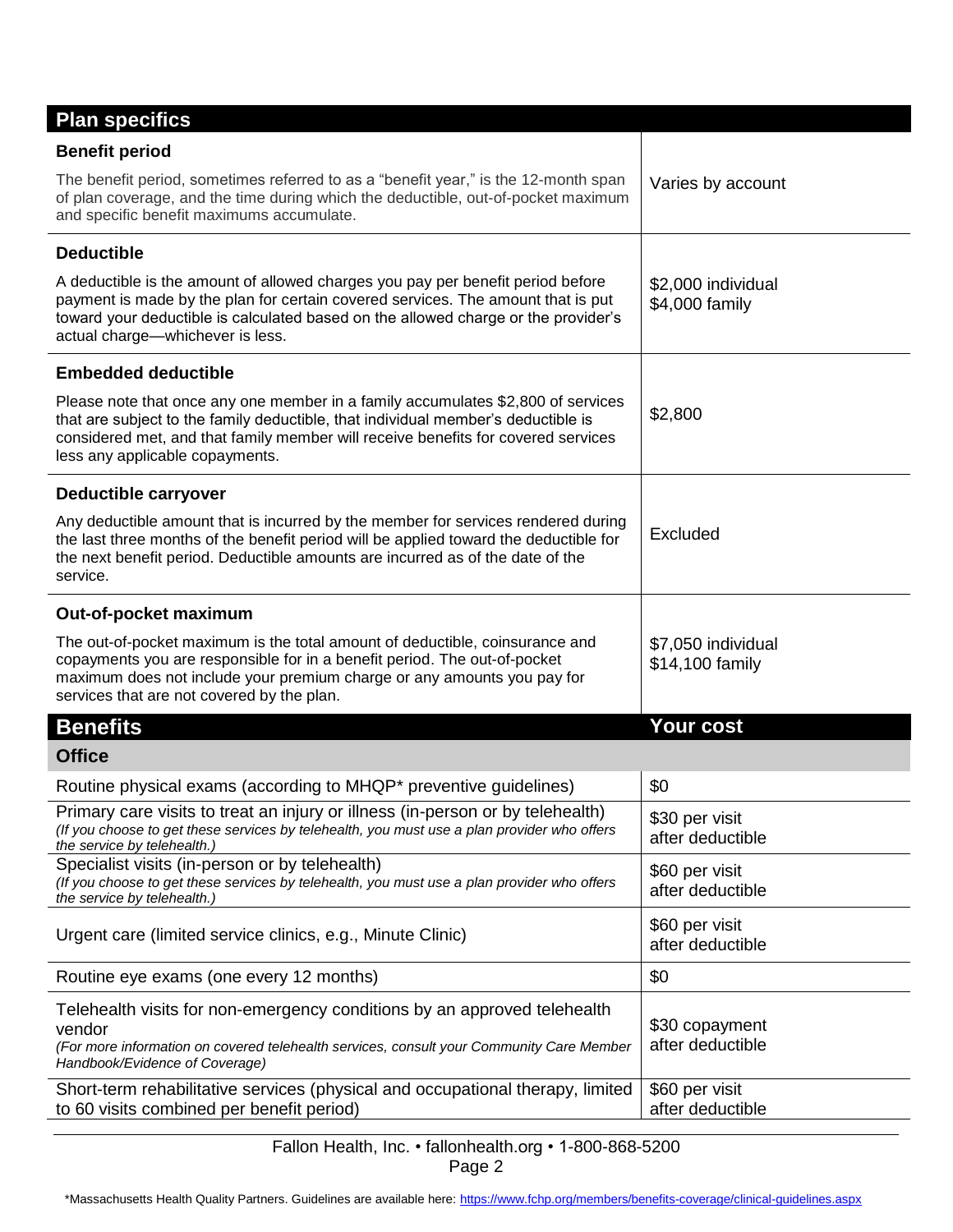| <b>Benefits</b>                                                                                                                                                                                                                             | <b>Your cost</b>                                                                                                    |
|---------------------------------------------------------------------------------------------------------------------------------------------------------------------------------------------------------------------------------------------|---------------------------------------------------------------------------------------------------------------------|
| <b>Office</b>                                                                                                                                                                                                                               |                                                                                                                     |
| Prenatal care                                                                                                                                                                                                                               | \$30 first visit only                                                                                               |
| Preventive services<br>Tests, immunizations and services to help screen for diseases and improve early<br>detection when symptoms or diagnosis are not present                                                                              | Covered in full                                                                                                     |
| Diagnostic lab services<br>Tests and services that are intended to diagnose or check the status of a disease<br>or condition                                                                                                                | \$60 copayment<br>after deductible                                                                                  |
| Diagnostic x-ray services<br>Tests and services that are intended to diagnose, check the status of, or treat a<br>disease or condition                                                                                                      | \$75 copayment<br>after deductible                                                                                  |
| Diagnostic other (EKG, ultrasound, colonoscopy, etc.)<br>Tests and services that are intended to diagnose, check the status of, or treat a<br>disease or condition                                                                          | Covered in full<br>after deductible                                                                                 |
| Imaging (CAT, PET, MRI, Nuclear Cardiology)                                                                                                                                                                                                 | \$500 copayment<br>after deductible                                                                                 |
| Chiropractic care                                                                                                                                                                                                                           | \$30 per visit<br>after deductible                                                                                  |
| <b>Prescriptions</b><br>Please note: Specialty medication that falls under the medical benefit will<br>apply toward your deductible. For more information, please contact Fallon<br>Health's Customer Service Department at 1-800-868-5200. | Tier 1/Tier 2/Tier 3/Tier 4                                                                                         |
| Prescription drugs, insulin and insulin syringes<br>(Note: Standard plan members have access to at least one insulin vial and one<br>insulin pen injector dose for each major type of insulin at the Tier 1 copayment<br>level)             | \$30 after deductible/\$60 after<br>deductible/\$105 after deductible/<br>\$105 after deductible<br>(30-day supply) |
| Generic contraceptives and contraceptive devices                                                                                                                                                                                            | \$0 (30-day supply)                                                                                                 |
| Brand contraceptives with no generic equivalent (prior authorization<br>required)                                                                                                                                                           | With prior authorization: \$0<br>(30-day supply)                                                                    |
| Brand contraceptives with a generic equivalent (prior authorization required)                                                                                                                                                               | With prior authorization:<br>Tier 3: \$105 after deductible<br>Tier 4: \$105 after deductible<br>(30-day supply)    |
| Prescription medication refills obtained through the mail order program                                                                                                                                                                     | \$60 after deductible/\$120 after<br>deductible/\$315 after<br>deductible/\$315 after deductible<br>(90-day supply) |
| <b>Inpatient hospital services</b>                                                                                                                                                                                                          |                                                                                                                     |
| Room and board in a semiprivate room (private when medically necessary)                                                                                                                                                                     | \$750 copayment<br>after deductible                                                                                 |
| Inpatient hospital care including, but not limited to, physician and surgeon<br>services, physical and respiratory therapy, and intensive care services.                                                                                    | Covered in full<br>after deductible                                                                                 |
|                                                                                                                                                                                                                                             |                                                                                                                     |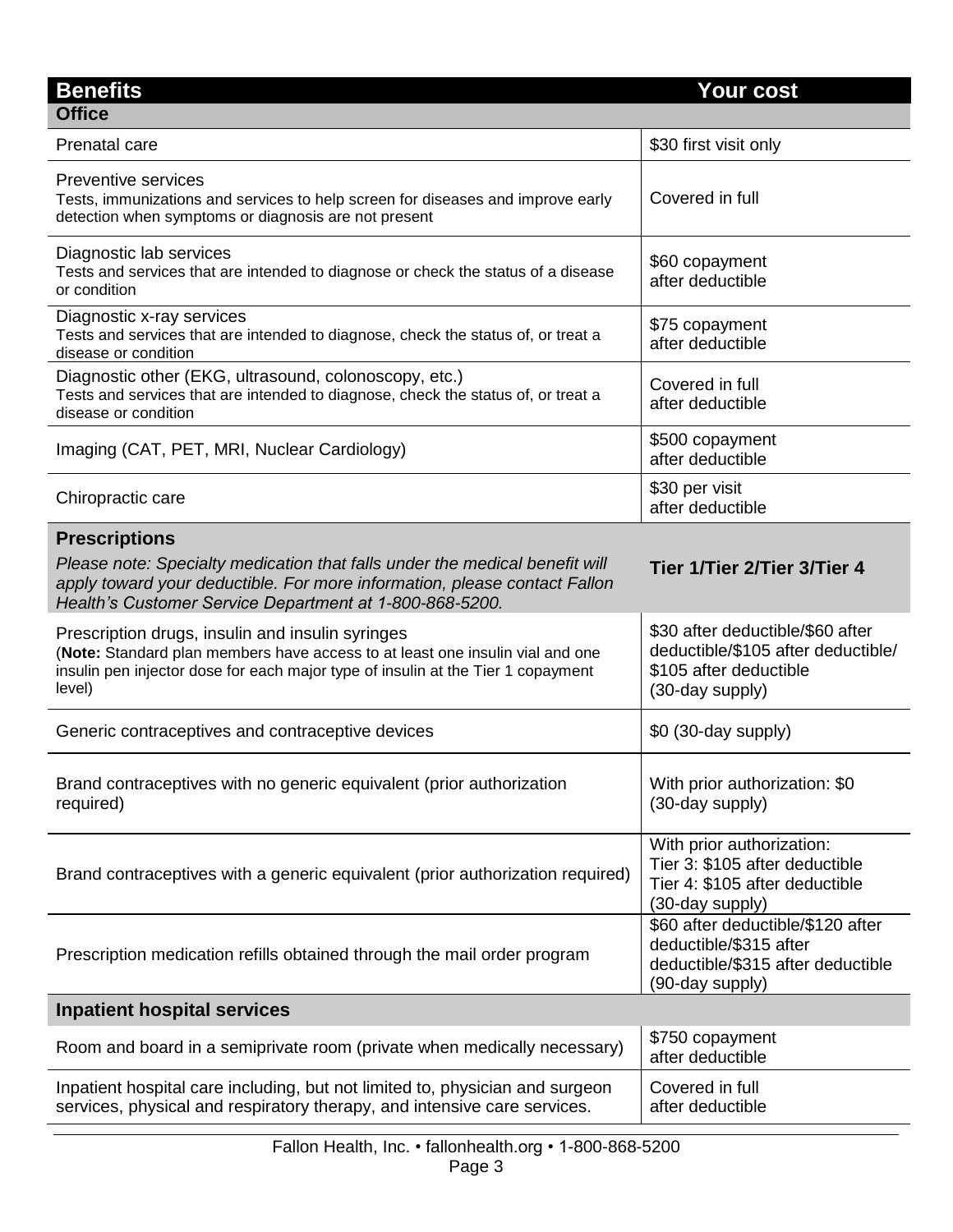| <b>Benefits</b>                                                                                                                                                                                                                                                                                                                                  | <b>Your cost</b>                                            |
|--------------------------------------------------------------------------------------------------------------------------------------------------------------------------------------------------------------------------------------------------------------------------------------------------------------------------------------------------|-------------------------------------------------------------|
| <b>Inpatient hospital services</b>                                                                                                                                                                                                                                                                                                               |                                                             |
| Childbirth/Inpatient maternity and newborn care                                                                                                                                                                                                                                                                                                  | \$750 copayment<br>after deductible                         |
| <b>Benefits</b>                                                                                                                                                                                                                                                                                                                                  | <b>Your cost</b>                                            |
| <b>Same-day surgery</b>                                                                                                                                                                                                                                                                                                                          |                                                             |
| Same-day surgery in a hospital outpatient or ambulatory care setting                                                                                                                                                                                                                                                                             | \$500 copayment<br>after deductible                         |
| <b>Emergencies</b>                                                                                                                                                                                                                                                                                                                               |                                                             |
| Emergency room visit                                                                                                                                                                                                                                                                                                                             | \$300 copayment<br>after deductible<br>(waived if admitted) |
| <b>Skilled nursing</b>                                                                                                                                                                                                                                                                                                                           |                                                             |
| Skilled care in a semiprivate room                                                                                                                                                                                                                                                                                                               | \$750 copayment<br>after deductible                         |
| <b>Substance abuse</b>                                                                                                                                                                                                                                                                                                                           |                                                             |
| Office visits (in-person or by telehealth)<br>(If you choose to get these services by telehealth, you must use a plan provider who offers<br>the service by telehealth.)                                                                                                                                                                         | \$30 per visit<br>after deductible                          |
| Detoxification in an inpatient setting                                                                                                                                                                                                                                                                                                           | Covered in full after deductible                            |
| Rehabilitation in an inpatient setting                                                                                                                                                                                                                                                                                                           | Covered in full after deductible                            |
| <b>Mental health</b>                                                                                                                                                                                                                                                                                                                             |                                                             |
| Office visits (in-person or by telehealth)<br>(If you choose to get these services by telehealth, you must use a plan provider who offers<br>the service by telehealth.)                                                                                                                                                                         | \$30 per visit<br>after deductible                          |
| Services in a general or psychiatric hospital                                                                                                                                                                                                                                                                                                    | Covered in full after deductible                            |
| <b>Other health services</b>                                                                                                                                                                                                                                                                                                                     |                                                             |
| Skilled home health care services                                                                                                                                                                                                                                                                                                                | Covered in full<br>after deductible                         |
| Durable medical equipment                                                                                                                                                                                                                                                                                                                        | 20% coinsurance<br>after deductible                         |
| Medically necessary ambulance services                                                                                                                                                                                                                                                                                                           | Covered in full<br>after deductible                         |
| <b>Value-added features</b>                                                                                                                                                                                                                                                                                                                      |                                                             |
| It Fits!, an annual benefit period fitness reimbursement (including streaming<br>fitness programs, Peloton subscriptions, school and town sports programs,<br>gym memberships, new cardiovascular home fitness equipment, WW<br>(Weight Watchers <sup>®</sup> reimagined), aerobics, Pilates and yoga classes)                                   | \$150 individual<br>\$150 family                            |
| The Healthy Health Plan! a program that supports members (subscriber and<br>spouse age 18 and older) in becoming, and staying, healthy. Simply fill out<br>the health assessment, receive a personalized health report and then take<br>advantage of all the tools available, including health coaching, to help you<br>reach your health goals. | Included                                                    |